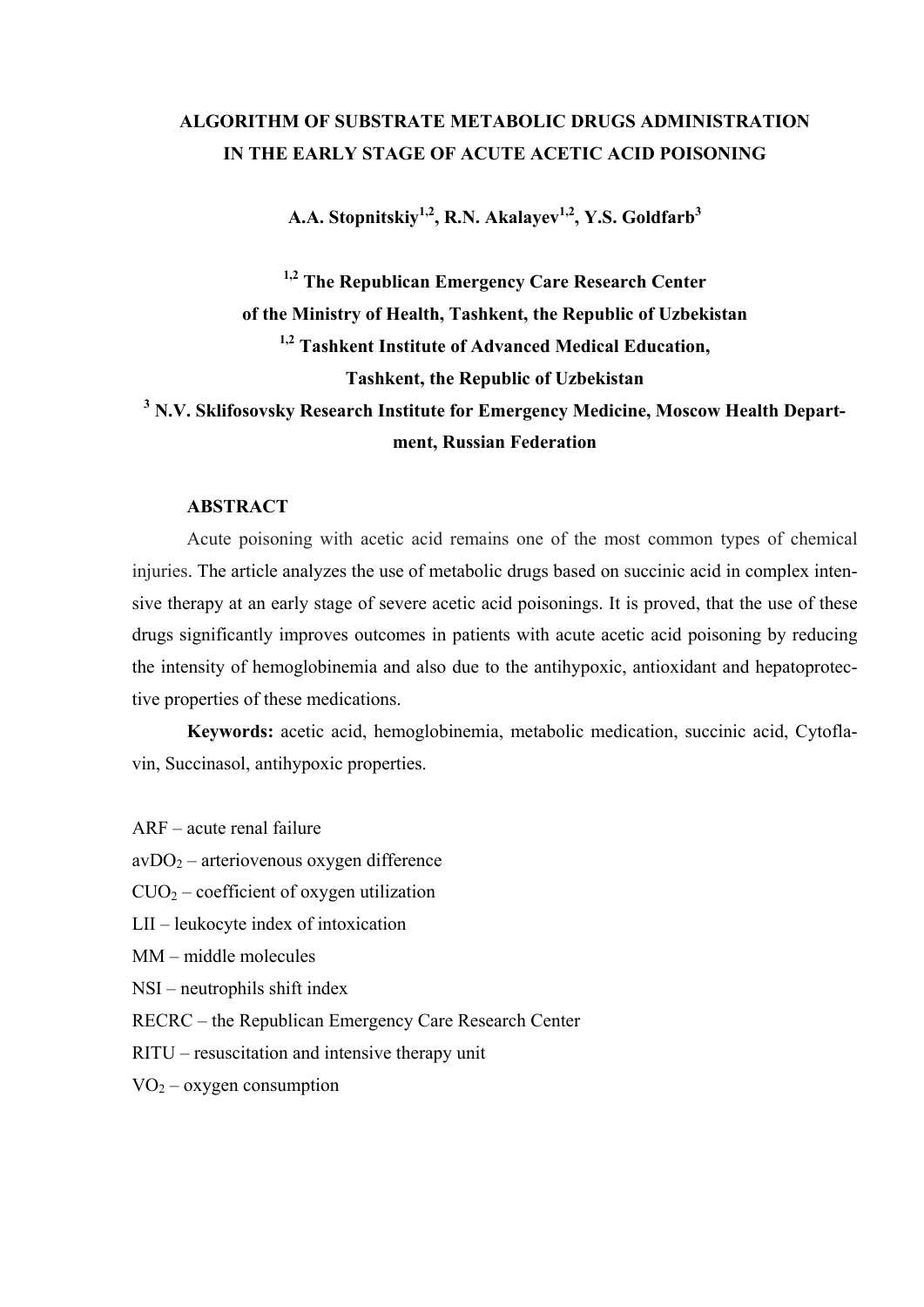#### **INTRODUCTION**

Acetic acid poisoning is one of the most common types of household poisoning not only in our country but also in the UIS countries [1–3]. This is due to the wide availability and the constant use of acetic acid in everyday life. Development of tissue hypoxia and activation of lipid peroxidation plays a great role in the pathogenesis of acetic acid poisoning, and therefore inclusion of drugs with antioxidant, antihypoxic and membrane-protective properties to the complex of therapeutic measures becomes appropriate [4-6].

In recent years, a number of metabolic substrate medications based on succinic acid have appeared. Such medications are highly effective in conditions of hypoxia and tissue ischemia [7]. Among this group of drugs complex substrate metabolic Cytoflavin and domestic product Succinasol have proved themselves in the intensive therapy of various diseases, including acute poisonings [7]. Cytoflavin is a balanced complex of two metabolites (succinic acid and riboxinum) and two coenzymes-vitamins: riboflavin-mononucleotide and nicotinamide [7].

Succinasol together with its Russian analogue Reamberin was developed on the base of succinic acid and a balanced set of salts. Calcium succsinasole contains magnesium (calcium antagonist) allowing the solution to have a complete ionic composition, which is especially important for patients in critical condition on the background of existing low concentration of magnesium in the blood plasma.

Antihypoxic effects of Cytoflavin and Succsinasol mostly result in the oxygen balance, which is manifested at the tissue level and confirmed by the growth of indicators such as oxygen consumption, coefficient of oxygen use and recycling, as well as an increase in arteriovenous oxygen difference [6, 7].

However, Cytoflavin and Succsinasol were not actively used in acetic acid poisoning. So, taking into account properties of those drugs, an algorithm of their use at an early stage of acute poisoning with acetic acid was developed in the Department of Toxicology, RECRC.

**Objective:** study of the effectiveness of metabolic drugs based on succinic acid at an early stage of severe acute poisoning with acetic acid.

#### **MATERIAL AND METHODS**

The object of the study was a group of 126 patients with severe acute acetic acid poisoning, treated at the Department of Toxicology Resuscitation, RECRC in 2010–2012. Patients were aged 17 to 54 years and arrived within a period of 1 to 3 hours after the poisoning. All patients were divided into three clinical groups according to the type of treatment.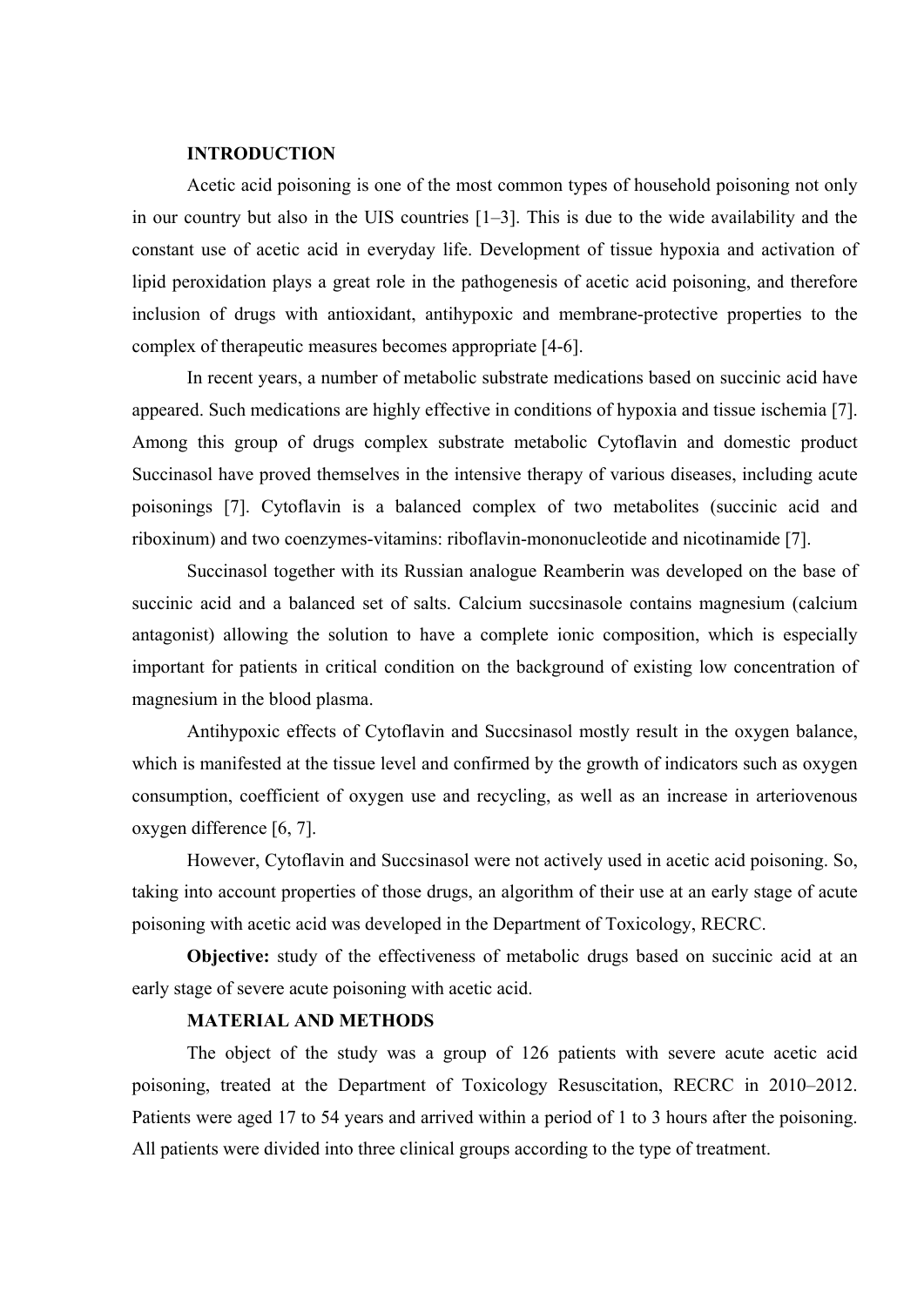Group I included 42 patients admitted in 2011-2012, who had been undergone a complex of traditional procedures (gastric lavage, antispasmodics, forced diuresis, alkalization of blood, hormone and heparin therapy) supplemented by infusion of substrate metabolic medication Cytoflavin. It was administered intravenously in the dose of 20.0 mL in 5% glucose solution, 2 times per 24h, starting on day 1–10 from admission of patients to the hospital.

Group II – 50 patients also admitted in 2011 - 2012. In this group, therapy included intravenous infusion of Succinasol 400 mL 2 times per 24h for 10 days.

Group III – 34 patients admitted in 2010 who underwent traditional comprehensive medical therapy.

Comparability of study groups was provided by: 1) exclusion of patients with severe somatic pathology (chronic cardiovascular and respiratory disorders, the pathology of the central nervous system) from research groups; 2) the lack of statistically significant differences between groups in age and severity of the condition.

Oxygen balance, partial  $O_2$  and  $CO_2$  tension in the arterial and venous blood, pH of arterial and venous blood were studied. Blood gases partial tension and blood pH were calculated using Medica EasyStat analyzer (Germany). Saturation  $(SaO<sub>2</sub>)$  was studied using the NIHON KONDEM monitor setting. The design parameters of the oxygen transport system: oxygen consumption –  $VO_2$ ; arteriovenous oxygen difference – av $DO_2$ ; coefficient of oxygen utilization  $-$  CUO<sub>2</sub> were calculated using the formula given in the monograph of G.A. Ryabov [8]. Examinations were carried out on admission, 6 hours later and on day 2.

The level of free hemoglobin in the blood was studied during the period of hospitalization – 6 and 12 hours after admission.

To assess the degree of hepato-renal failure, we measured the level of urea, creatinine, bilirubin, ALT, AST and diastase in serum (after knocking hemoglobinemia), as well as markers of endotoxemia – middle molecules (MM), leukocyte intoxication index (LII), neutrophils shift index (NSI) on the 3rd, 5th, 9th and 10th day.

Degree of the esophageal and stomach burn was determined by esophagogastroscopy on 1–2nd, 16–18th and 27th–30th days after poisoning. The incidence of pneumonia, acute renal failure (ARF), late esophagogastric bleeding, scarring stenosis of the esophagus and stomach, lethality were also studied.

Data processing was performed using Microsoft software and Excel-2003 spreadsheets. The criteria (lethality, incidence of complications) were rated by Oivin method of alternative variation.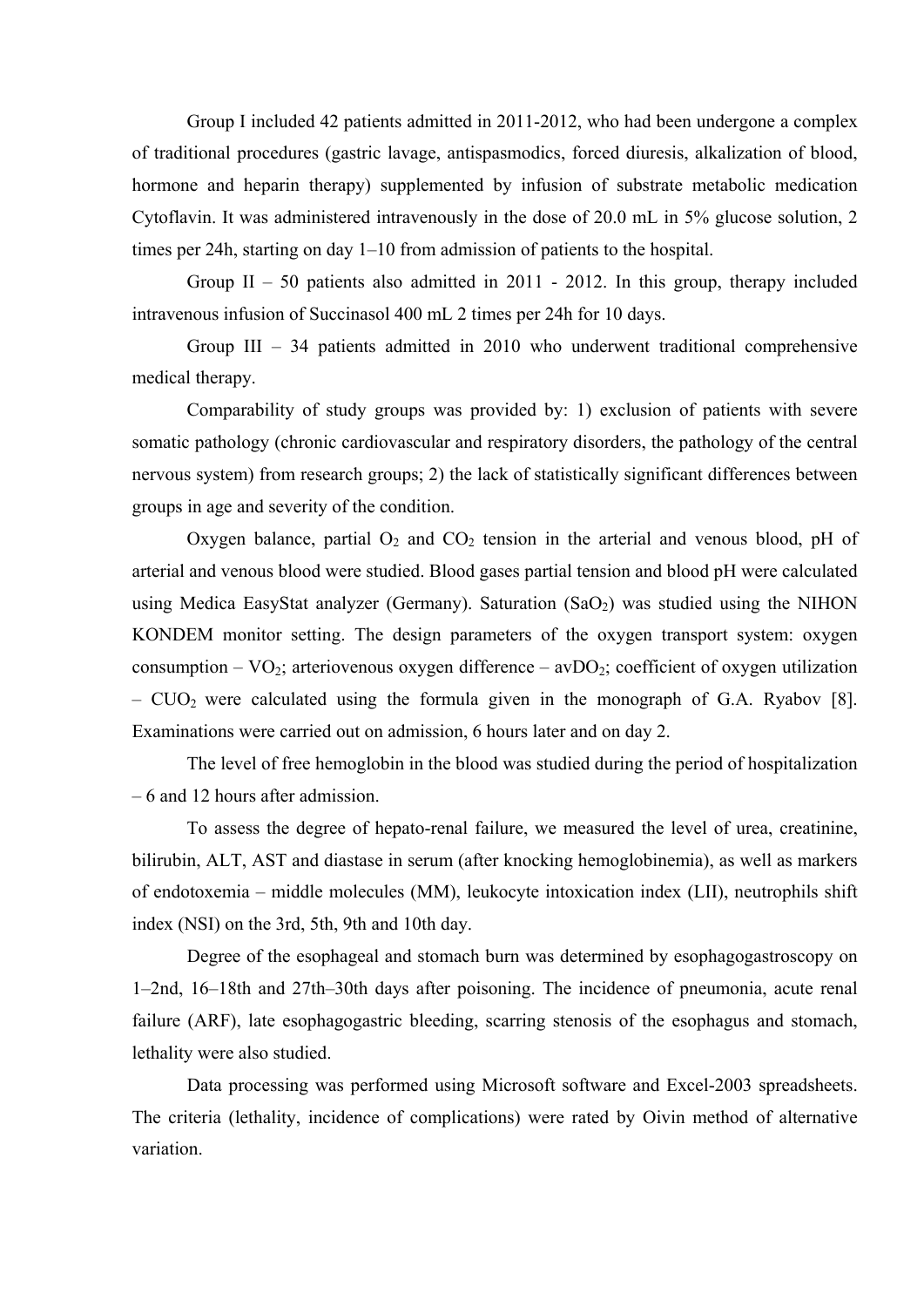## **RESULTS AND DISCUSSION**

Initial state of all examined patients confirmed severe poisoning with acetic acid. The level of free hemoglobin on admission was  $8.5 \pm 2.2$  g/L in patients of group I,  $8.9 \pm 3.3$  g/L in group II and  $8.1 \pm 2.7$  g/L in group III. In the dynamics on Cytoflavin therapy hemoglobinemia decreased by 68.2% 6 h later and by 84.1% 12 h later. Slightly higher detoxification effect was detected using Succinasol: hemoglobinemia decreased by 76.4%, and 12 h later it was almost completely controlled, being decreased by 92.6% (to  $0.65 \pm 0.28$  g/L). In the comparison group dynamics of reducing free hemoglobin 6 and 12 h later was 52.8% and 74% respectively, lagging groups I and II 1.3–1.2 and 1.4–1.3 times respectively (Table 1).

## Table 1

| Free hemoglobin, $g/L$ | On            | After 6 h       | $\Delta\%$ | After 12 h       | $\Delta\%$ |
|------------------------|---------------|-----------------|------------|------------------|------------|
|                        | admission     |                 |            |                  |            |
| Group I $(n=42)$       | $8.5 \pm 2.2$ | $2.7 \pm 1.18*$ | $-68.2$    | $1.35 \pm 0.25*$ | $-84.1$    |
| Group II $(n=50)$      | $8.9 \pm 3.3$ | $2.1 \pm 1.4$   | $-76.4$    | $0.65 \pm 0.28*$ | $-92.6$    |
| Group III $(n=34)$     | $8.1 \pm 2.7$ | $3.82 \pm 1.3$  | $-52.8$    | $2.1 \pm 0.87*$  | $-74.1$    |

Dynamics of hemoglobinemia reduction in patients with acute acetic acid poisoning  $(n = 126)$ 

Notes:  $* - p \le 0.05$ . All values of  $\Delta\%$  and p – with respect to figures on admission

Violation of external respiration was observed in all examined patients upon arrival, and this fact was demonstrated by a decrease of oxygen consumption  $(VO<sub>2</sub>)$ , deterioration of tissue oxygen transport component  $(CUO_2)$  and arteriovenous difference of oxygen  $(avDO_2)$  (Table 2). There was an increase of  $VO_2$  by 33.5%,  $CIO_2$  by 47.2% and avDO<sub>2</sub> by 42.3% with statistically significant differences from the initial levels 12 hours after Cytoflavin infusion. In the group of patients treated by Succinasol, improving of  $VO_2$ ,  $CIO_2$  and avDO<sub>2</sub> was by 24.5%, 39.3% and 41.1%, which was slightly lower than in group I, but it was 1.1, 1.2 and 1, 3 times higher than in patients treated with conventional therapy, and this fact evidenced tissues oxygen uptake recovery (Table 2).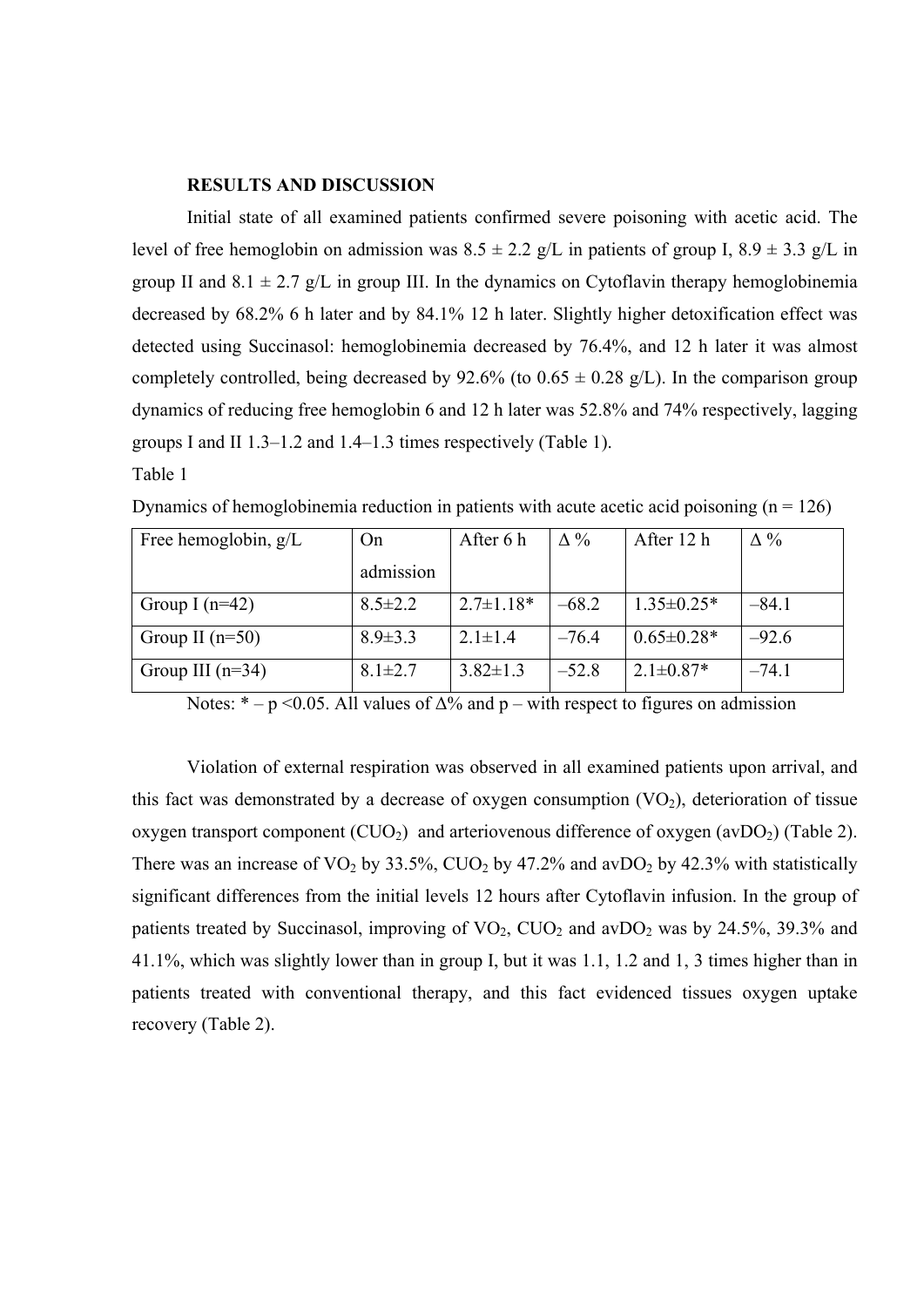| Norm.                       | Group I $(n = 42)$ |                 |            |            |            | Group II $(n=50)$ |                 |            |            |            |           | Group III $(n=34)$ |            |            |            |  |
|-----------------------------|--------------------|-----------------|------------|------------|------------|-------------------|-----------------|------------|------------|------------|-----------|--------------------|------------|------------|------------|--|
| index                       | On                 | After           | $\Delta\%$ | Day 2      | $\Delta\%$ | On                | After           | $\Delta\%$ | Day 2      | $\Delta\%$ | On        | After              | $\Delta\%$ | Day 2      | $\Delta\%$ |  |
|                             | ad-                | 12 <sub>h</sub> |            |            |            | ad-               | 12 <sub>h</sub> |            |            |            | ad-       | 12 <sub>h</sub>    |            |            |            |  |
|                             | mis                |                 |            |            |            | mis-              |                 |            |            |            | mis-      |                    |            |            |            |  |
|                             | sion               |                 |            |            |            | sion              |                 |            |            |            | sion      |                    |            |            |            |  |
| VO <sub>2</sub>             | 93.8               | 125.3           | $+33.5$    | 134.1      | $+42.9$    | 93.3              | 116.2           | $+24.5$    | 131.6      | $+41$      | 92.3      | 104.2              | $+12.8$    | 118.9      | $+28.8$    |  |
| (130)                       | $\pm 3.4$          | $\pm 3.2*$      |            | $\pm 2.5*$ |            | $\pm 5.7$         | $\pm 4.0*$      |            | $\pm 2.5*$ |            | $\pm 2.9$ | $±4.4*$            |            | $\pm 3.0*$ |            |  |
| mL/min                      |                    |                 |            |            |            |                   |                 |            |            |            |           |                    |            |            |            |  |
| $x \, \text{m}^2$           |                    |                 |            |            |            |                   |                 |            |            |            |           |                    |            |            |            |  |
| avDO <sub>2</sub>           | 31.2               | 44.4            | $+42.3$    | 51.3       | $+64.4$    | 32.1              | 42.6            | $+32.7$    | 45.3       | $+41.1$    | 32.8      | 38.2               | $+16.4$    | 40.1       | $+22.2$    |  |
| $(40-60)$                   | $\pm 1.7$          | $\pm 2.3*$      |            | $\pm 2.1*$ |            | $\pm 1.2$         | $\pm 2.4*$      |            | $±2.6*$    |            | $\pm 2.3$ | $\pm 2.8$          |            | $\pm 2.3$  |            |  |
| $mL/L$ )                    |                    |                 |            |            |            |                   |                 |            |            |            |           |                    |            |            |            |  |
| C <sub>UO<sub>2</sub></sub> | 20.1               | 29.6            | $+47.2$    | 30.3       | $+50.7$    | 20.6              | 28.7            | $+39.3$    | 29.1       | $+41.2$    | 21.4      | 19.3               | $-9.8$     | 20.5       | $-6.5$     |  |
| $(24 -$                     | $\pm 1.8$          | $±1.6*$         |            | $\pm 0.9*$ |            | $\pm 2.2$         | $±1.5*$         |            | $\pm 0.9*$ |            | $\pm 1.8$ | $\pm 1.8$          |            | $\pm 1.7$  |            |  |
| $32\%)$                     |                    |                 |            |            |            |                   |                 |            |            |            |           |                    |            |            |            |  |

Table 2. Effect of succinic acid medications on the oxygen balance in acetic acid poisoning ( $n = 126$ )

Notes: \* – p <0.05. All values of  $\Delta\%$  and p – with respect to figures on admission; VO<sub>2</sub> –

oxygen consumption;

## $avDO<sub>2</sub> - arteriovenous oxygen difference; CUO<sub>2</sub> - the coefficient of oxygen utilization$

|  | Table 3. Cytoflavin influence on blood biochemical indices in acetic acid poisoning ( $n =$ |  |  |  |  |
|--|---------------------------------------------------------------------------------------------|--|--|--|--|
|  |                                                                                             |  |  |  |  |

|--|--|

| Norm.<br>index                                              | Group I $(n=42)$   |                      |            |                                 |            |                   | Group II $(n=50)$     |            |                                    |            |                               | Group III $(n=34)$ |                                  |                             |            |  |
|-------------------------------------------------------------|--------------------|----------------------|------------|---------------------------------|------------|-------------------|-----------------------|------------|------------------------------------|------------|-------------------------------|--------------------|----------------------------------|-----------------------------|------------|--|
|                                                             | Day 3              | Day 5                | $\Delta\%$ | Day<br>$9-10$                   | $\Delta\%$ | Day 3             | Day 5                 | $\Delta\%$ | Day<br>$9-10$                      | $\Delta\%$ | Day<br>3                      | Day 5              | $\Delta\%$                       | Day<br>$9-10$               | $\Delta\%$ |  |
| Urea<br>$(2.5 -$<br>8.3<br>mmol/<br>L)                      | $17.6+$<br>1.1     | $12.9 +$<br>$0.02*$  | $-26.7$    | 9.55<br>$\pm$<br>0.01<br>$\ast$ | $-45.7$    | $16.1\pm$<br>1.4  | $8.26 \pm$<br>$0.02*$ | $-48.6$    | 8,27<br>$_{\pm}$<br>0.01<br>$\ast$ | $-48.6$    | $19.4 +$<br>$2.1*$            | $17.3+$<br>0.05    | $\overline{\phantom{0}}$<br>10.8 | 11.5<br>$\pm 0.7$<br>$\ast$ | $-40,7$    |  |
| Creati-<br>nine<br>$(0.088 -$<br>0.19<br>mmol/<br>L)        | $0.26\pm$<br>0.01  | $0.23+$<br>$0.01*$   | $-11.5$    | 0.14<br>$\pm$<br>0.02<br>$\ast$ | $-46.1$    | $0.28 +$<br>0.01  | $0.18 +$<br>$0.01*$   | $-35.6$    | $\Omega$                           | $-57.1$    | $0.31 \pm$<br>$0.07*$         | $0.29 +$<br>0.05   | $-6.4$                           | 0.21<br><b>H</b><br>0.05    | $-32.2$    |  |
| <b>ALT</b><br>$(0-42)$<br>$u/L$ )                           | 155.2<br>$\pm 9.4$ | $126.6\pm$<br>$9.3*$ | $-18.4$    | 62.3<br>$\pm 6.6$<br>$\ast$     | $-59.8$    | $142.4+$<br>11.1  | $63.7\pm$<br>$2.9*$   | $-55.2$    | 28.1<br>$\pm 0.5$<br>$\ast$        | $-80.2$    | 182.8<br>$\pm 22.8$<br>$\ast$ | $164.6\pm$<br>11.5 | $-9.7$                           | 93.9<br>$\pm 7.8$<br>$\ast$ | $-48.4$    |  |
| <b>AST</b><br>$(0 - 37)$<br>$u/L$ )                         | $79.0+$<br>0.5     | $44.9 +$<br>$0.5*$   | $-43.1$    | 31.2<br>$\pm 0.5$<br>$\ast$     | $-60.5$    | $76.6+$<br>0.5    | $39.2+$<br>$1.4*$     | $-48.8$    | 20.2<br>$\pm 2.9$<br>$\ast$        | $-73.6$    | 121.0<br>$\pm 9.2$            | $108.8+$<br>8.1    | $-10.8$                          | 69.2<br>±7.7<br>$\ast$      | $-42.8$    |  |
| Diasta-<br>se of<br>blood<br>$(16-32)$<br>mg/mL<br>$x$ hr)  | $76.6 \pm$<br>4.09 | $62.4\pm$<br>$4.1*$  | $-18.53$   | 49.7<br>$\pm 3.1$<br>$\ast$     | $-35.1$    | $79.0+$<br>3.4    | $34.7\pm$<br>$5.6*$   | $-56.0$    | 21.2<br>$\pm 2.2$<br>$\ast$        | $-73.1$    | $112\pm$<br>6.3               | $106.4\pm$<br>7.5  | $-5$                             | 78.7<br>$\pm 6.2$<br>$\ast$ | $-29.7$    |  |
| Total<br>biliru-<br>bin<br>$(8.55 -$<br>20.5<br>mmol/<br>L) | $38.8+$<br>2.2     | $29.2+$<br>3.4       | $-24.7$    | 20.9<br>$\pm 2.4$<br>$\ast$     | $-46.1$    | $39.1 \pm$<br>2.6 | $16.0+$<br>$1.9*$     | $-59.0$    | 14.4<br>$\pm 2.1$<br>$\ast$        | $-63.1$    | $43.2+$<br>4.9                | $33.2+$<br>2.9     | $-23.1$                          | 26.3<br>$\pm 2.5$<br>$\ast$ | $-39.1$    |  |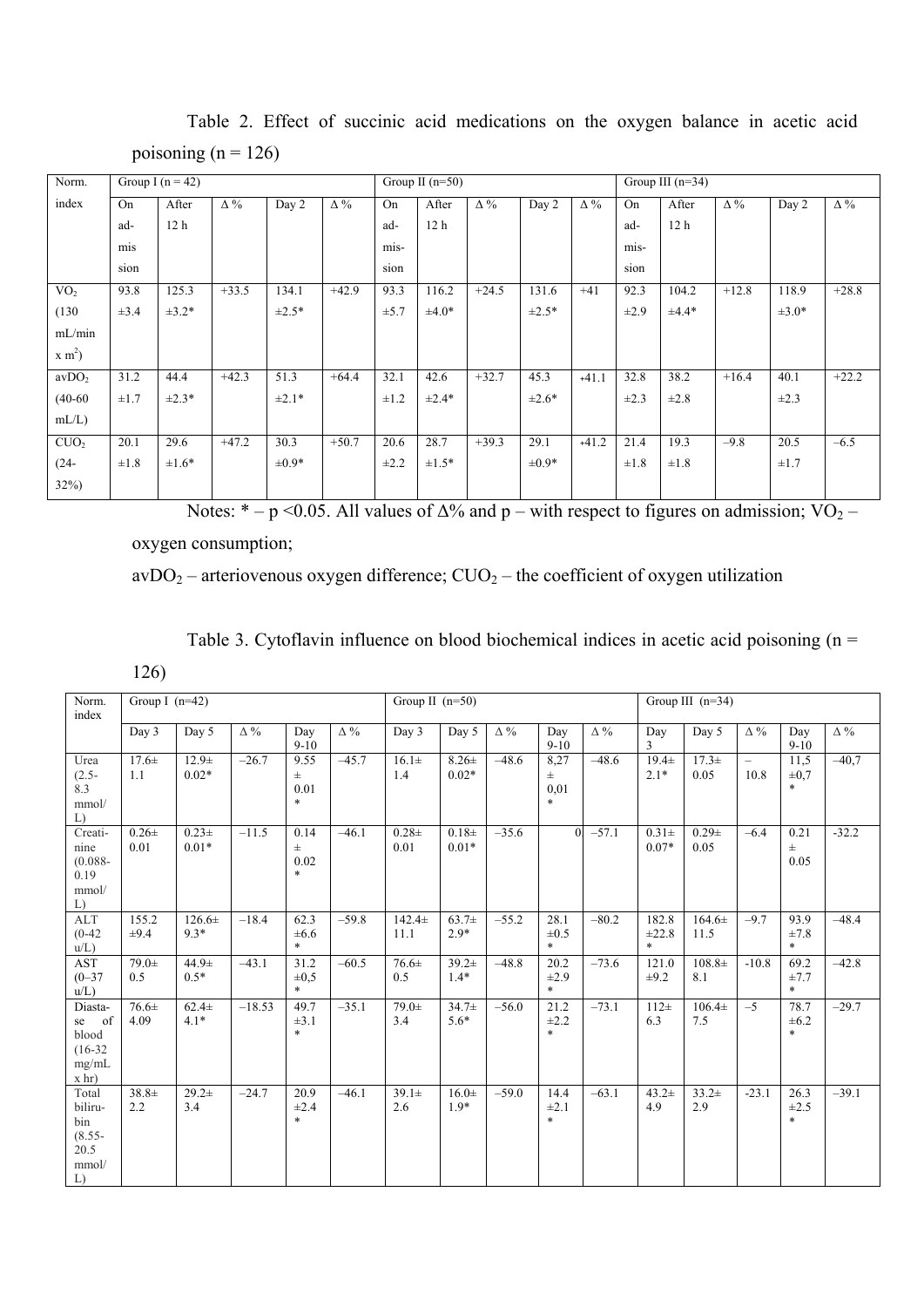Notes:  $* - p \le 0.05$ . All values of  $\Delta\%$  and p – with respect to the primary figures taken on day 3 (after elimination of hemoglobinemia)

| Norm.          | Group I ( $n = 42$ ) |             |             |             |            | Group II $(n=50)$ |            |            |             |            |       | Group III $(n=34)$ |            |          |            |  |
|----------------|----------------------|-------------|-------------|-------------|------------|-------------------|------------|------------|-------------|------------|-------|--------------------|------------|----------|------------|--|
| index          | Day 3                | Day 5       | $\Delta\%$  | Day 9-      | $\Delta\%$ | Day 3             | Day 5      | $\Delta\%$ | Day 9-      | $\Delta\%$ | Day   | Day                | $\Delta\%$ | Day      | $\Delta\%$ |  |
|                |                      |             |             | 10          |            |                   |            |            | 10          |            | 3     | 5                  |            | $9 - 10$ |            |  |
| MM             | 0.52                 | 0.266       | $-48.8$     | 0.184       | $-64.6$    | 0.588             | 0.324      | $-44.8$    | 0.285       | $-51.5$    | 0.69  | 0.56               | $-23.2$    | 0.46     | $-33,3$    |  |
| $(0.23 + )$    | $\pm 0.24$           | $\pm 0.32$  |             | $\pm 0.48*$ |            | $\pm 0.14$        | $\pm 0.12$ |            | $\pm 0.48*$ |            | $\pm$ | $_{\pm}$           |            | $\pm$    |            |  |
| 0.02 opti-     |                      |             |             |             |            |                   |            |            |             |            | 0.03  | 0.14               |            | 0.01     |            |  |
| cal            |                      |             |             |             |            |                   |            |            |             |            |       |                    |            | $\ast$   |            |  |
| density        |                      |             |             |             |            |                   |            |            |             |            |       |                    |            |          |            |  |
| units)         |                      |             |             |             |            |                   |            |            |             |            |       |                    |            |          |            |  |
| LII $(1.0 \pm$ | 5.72                 | 4.06        | $-29.0$     | $-66.7$     | 5.38       | 5.12              | $-4.8$     | 2.8        | $-47.5$     | 5.61       | 5.72  | $+1.9$             | $4.3\pm$   | $-23.3$  |            |  |
| $0.5$ units)   | $\pm 1.02$           | $\pm 0.85*$ | 1.9         |             | $\pm$      | $\pm 0.16$        |            | $\pm$      |             | $\pm 0.92$ | $\pm$ |                    | 0.74       |          |            |  |
|                |                      |             | $\pm 0.93*$ |             | 1.05       |                   |            | 0.33       |             |            | 1.17  |                    |            |          |            |  |
|                |                      |             |             |             |            |                   |            | $\ast$     |             |            |       |                    |            |          |            |  |
| NSI (0.06      | 0.28                 | 0.20        | $-28.5$     | 0.11        | $-60.7$    | 0.32              | 0.24       | $-25.0$    | 0.19        | $-40.6$    | 0.31  | 0.32               | $+3.2$     | 0.29     | $-6.4$     |  |
| units)         | $\pm 0.05$           | $\pm 0.05$  |             | $\pm 0.04*$ |            | $\pm 0.03$        | $\pm 0.07$ |            | $\pm 0.08$  |            | $\pm$ | $_{\pm}$           |            | $\pm$    |            |  |
|                |                      |             |             |             |            |                   |            |            |             |            | 0.05  | 0.05               |            | 0.11     |            |  |

Table 4. Cytoflavin influence on endotoxemia dynamics in acetic acid poisoning  $(n =$ 

| × |
|---|
|---|

Notes:  $* - p \le 0.05$ . All values of  $\Delta\%$  p – with respect to the primary figures taken on day 3 (after elimination of hemoglobinemia); MM – middle molecules; LII – leukocyte index of intoxication; NSI – neutrophils shift index.

Oxygen balance remained low on day 2 in the comparison group, whereas in groups I and II it became closer to normal levels (Table 2).

Changes of blood biochemical indices showed that the best detoxification effect was observed in patients of group II receiving Succinasol. Such effect was proved by a decrease of ALT on day 5 and on day 9–10 by 55.2% and 80.2% respectively,  $AST - by 48.8\%$  and 73.6%; bilirubin – by 59% and 63.1%; diastase – by 56% and 73.1%; urea – by 48.6% and 48.6%; creatinine – by 35.6% and 57.1%. Actually, normalization of these levels occurred. In group I (patients treated by Cytoflavin) detoxification effect was somewhat lower than in the group treated by Succinasol, but in group III changes of biochemical indices reduction stayed considerably behind the groups I and II, and also ALT, AST, bilirubin, diastase, urea and creatinine remained high on day 9– 0 (Table 3).

Treatment effect on laboratory indices of endotoxemia is given in Table 4.

As seen from Table 4, in group I the level of blood MM (fraction E254) decreased already on day 5 by 48.8% from initial data, it was 1.3 times lower than in group II s and 1.7 times lower than in group III. On day 9–10 the group I showed a decrease of MM by 64.6% from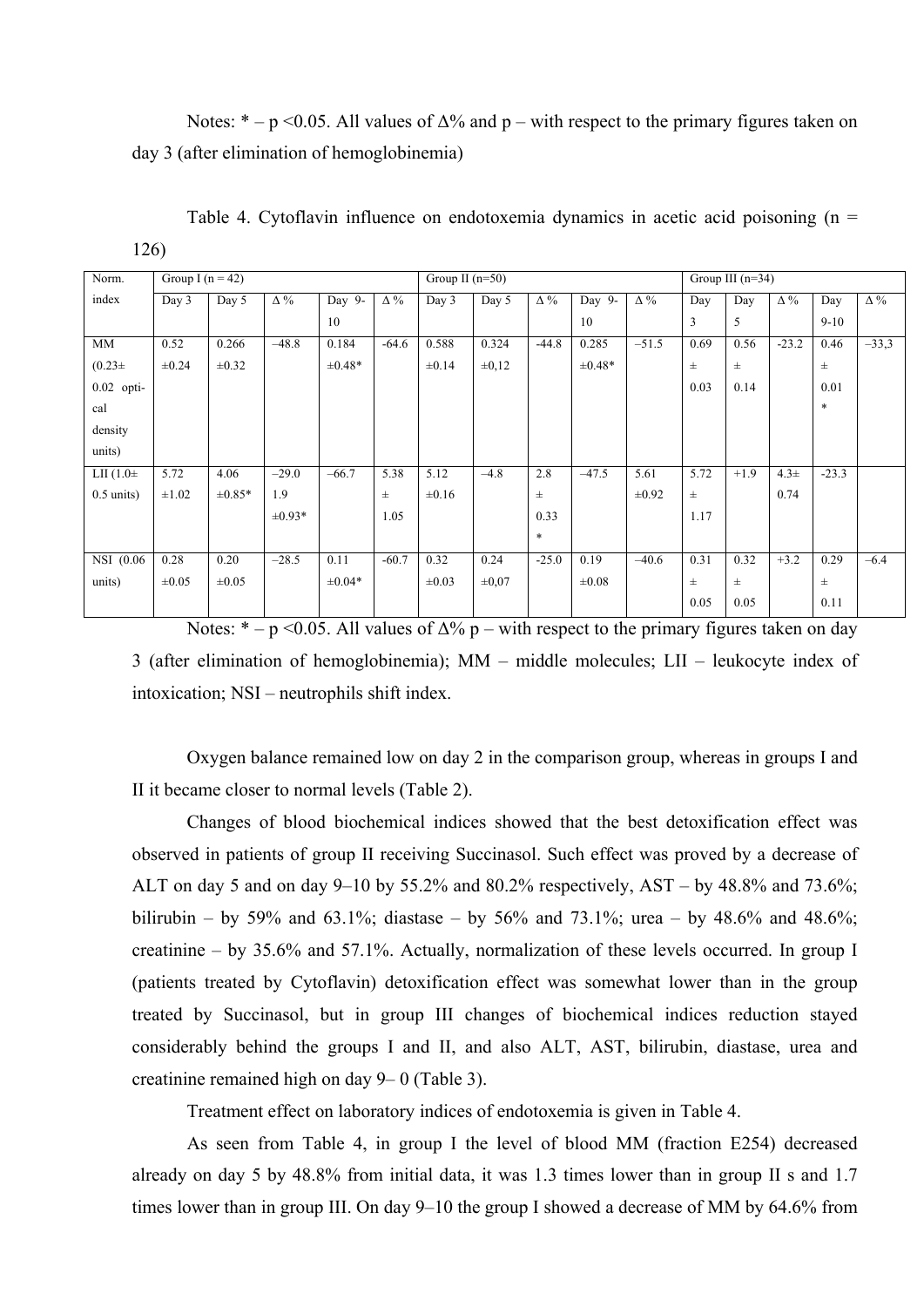the initial level, so the concentration of MM decreased to its normal level of  $0.184 \pm 0.48$ . We have found that when using Succinasol in group II patients less evident changes in the elimination of MM were observed, but even in this group the concentration of MM in the blood on day 9–10 was only slightly higher than the normal level  $-0.285 \pm 0.48$ . It should be noted that reduction of MM in the comparison group III was only 33% on day 9–10 and was 2.3 times lower than the results of group I, and 1.5 times lower than in group II. Given pro-oxidant properties of the MM [9] this fact was an indirect evidence of the antioxidant activity of Cytoflavin and Succinasol.

As seen from Table. 4, with respect to LII the most distinct effect was observed in patients of group I treated by Cytoflavin: on day 5 and day 9–10 LII reduction change was 29% and 66.7%, so the level of LII was 1.3–1.5 times lower than that in group II and 1.4–2.3 times lower than in the group III respectively.

NSI reduction was also the most prominent in group I patients. On day 5 and day 9–10 when Cytoflavin started to be used, NSI values were 28.5% and 60.7% below the initial level, thereby 1.2–1.7 times less than in group II and 1.6–2.6 times less than in the comparison group respectively.

Significant improvement was seen in patients' condition at the end of Cytoflavin and Succinasol infusion: pain intensity decreased; there was a feeling of "freedom of breathing." Objectively, the improvement was normalized skin color, dyspnoea and tachycardia reduction, as well as the normalization of blood pressure.

Analysis of succinic acid drugs effectiveness criteria showed that the incidence of pneumonia was the lowest in group  $I - 21.4\%$ , followed by group  $II - 28\%$ , and in the comparison group III pneumonia developed in 52.9% of patients, i.e. in group III, it occurred 2.5 and 1.8 times higher than in groups I and II, respectively. In contrast, ARF developed less frequently in patients treated by Succinasol –  $6\%$ , followed by group I – 9.52%. In group III this figure was 29.4%, which was 3.0 and 4.9 times higher than in groups I and II, respectively. In group I, there were 2 deaths (4.7%), the average duration of treatment was  $17.8 \pm 2.4$  days. In group II, 4 patients died (8%), and duration of treatment was  $19.3 \pm 2.1$  days. In the comparison group III, 8 patients died (23.5%), and the average hospital stay was within  $25 \pm 2.2$  days, being 1.3 and 1.2 times higher than in groups I and II (Table 5).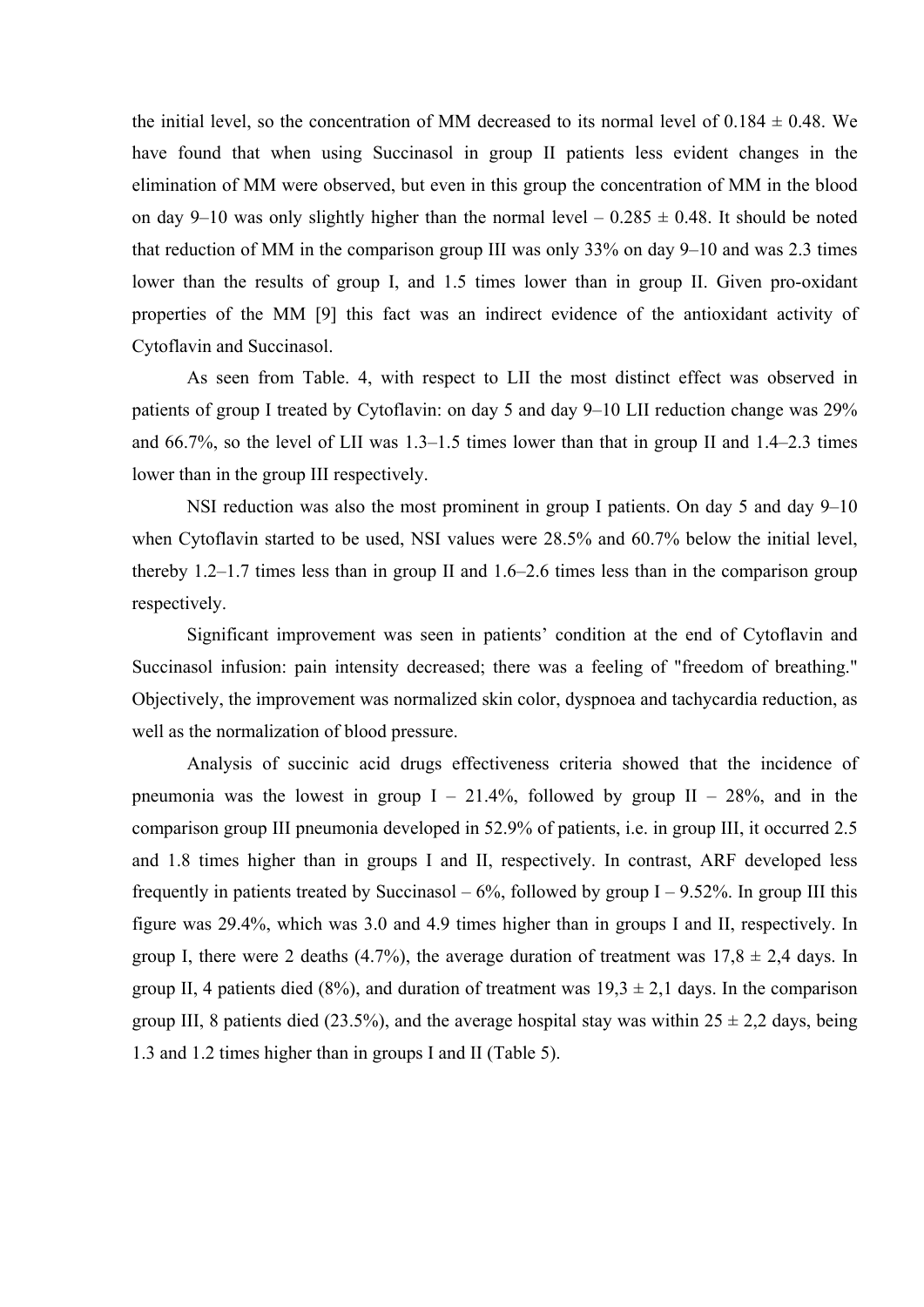| Groups           | The<br>incidence<br>of |               | The incidence of ARF |               | Number of patients died | Length of stay |                   |
|------------------|------------------------|---------------|----------------------|---------------|-------------------------|----------------|-------------------|
|                  | pneumonia              |               |                      |               |                         | in RICU        |                   |
|                  | abs                    | $\frac{0}{0}$ | abs                  | $\frac{0}{0}$ | abs                     | $\frac{0}{0}$  |                   |
| Group III $(n =$ | 18                     | 52.9          | 10                   | 29.4          | 8                       | 23.5           | $25 \pm 2.2$      |
| 34)              |                        |               |                      |               |                         |                |                   |
| Group II $(n =$  | 12                     | $28*$         | 3                    | $6*$          | $\overline{4}$          | $8**$          | $19.3 \pm 2.1$ ** |
| 50)              |                        |               |                      |               |                         |                |                   |
| Group I ( $n =$  | 9                      | $21.4*$       | $\overline{4}$       | $9.5*$        | 2                       | $4.7*$         | $17.8 \pm 2.4*$   |
| 42)              |                        |               |                      |               |                         |                |                   |

Table 5. Clinical criteria for the intensive therapy efficacy in patients with acetic acid poisoning ( $n = 126$ )

Notes:  $* - p \le 0.05$ ;  $** - 0.05 \le p \le 0.1$ . All comparisons are calculated with respect to the comparison group (group III) data; statistical analysis of the lethality frequency differences and late complications is made using an alternative method of variation; ARF – acute renal failure; RICU – resuscitation and intensive care unit.

In general, as seen from the results of statistical processing of the material, changes in clinical laboratory values in the phases of research of groups I and II patients in most cases are statistically significant but that is not observed in group III. This is a compelling objective evidence of the effectiveness of metabolic drugs used.

### **CONCLUSION**

1. In severe poisoning with acetic acid there are fatal metabolic disorders associated with hyper lipid peroxidation and accompanied by the development of tissue hypoxia and endogenous intoxication syndrome.

2. Cytoflavin and Succinasol significantly increase the effectiveness of treatment of patients with acute acetic acid poisoning by reducing the intensity of blood hemolysis, recovery of tissue respiration, and due to the antioxidant and hepatoprotective properties of the drugs. In addition, Cytoflavin is more antihypoxic than Succinasol, and less detoxicative.

3. These data allow us to recommend infusion of Succinasol as detoxification solution in acute acetic acid poisoning in case of toxic hepatitis and nephropathy development. Cytoflavin infusion is preferred when there is a prevalence of tissue hypoxia and endotoxemia signs.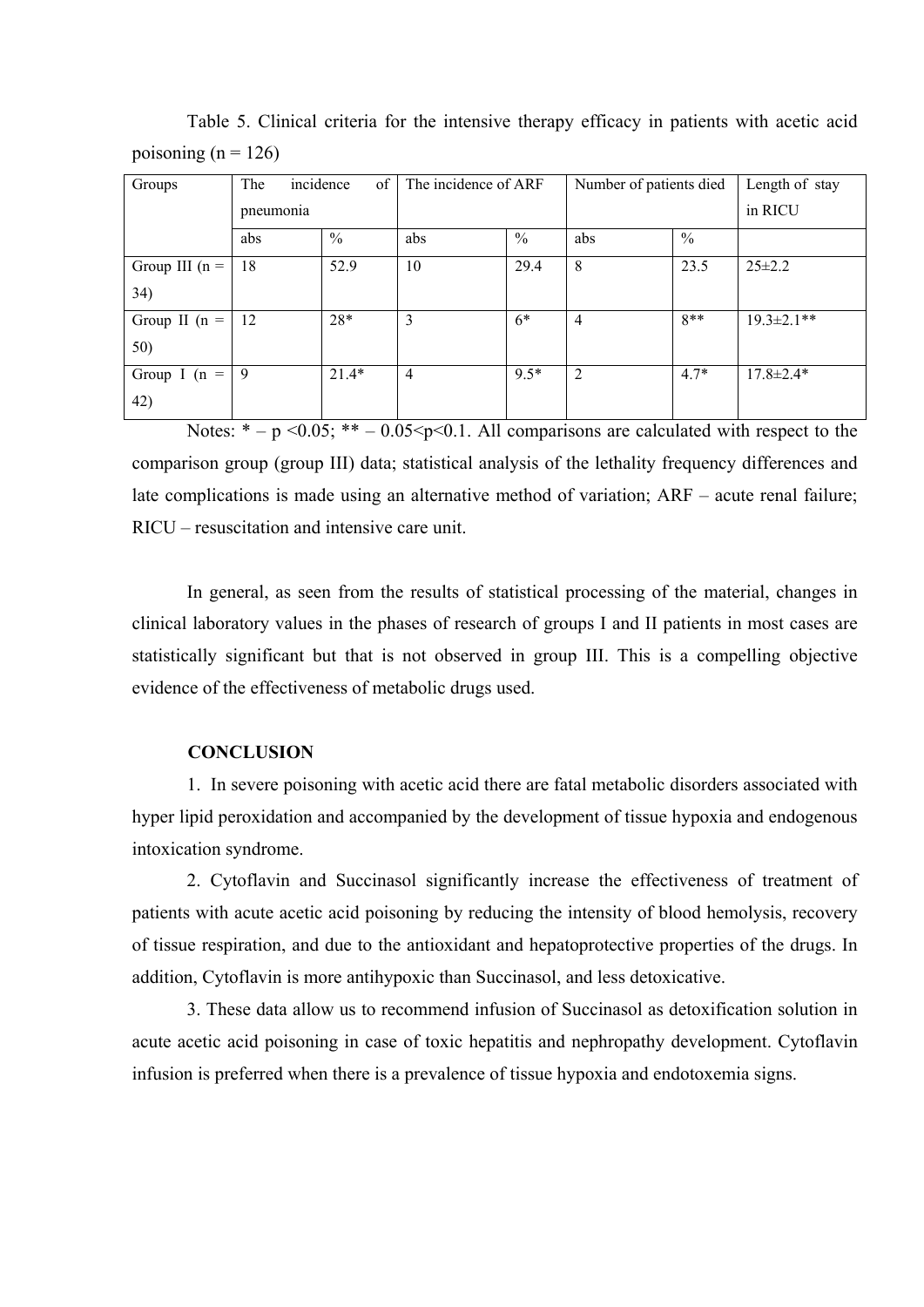#### **REFERENCES**

1. Stopnitskiy A.A., Akalayev R.N. K voprosu epidemiologii ostrykh otravleniy prizhigayushchimi yadami v g. Tashkente i Tashkentskoy oblasti [On the issue of epidemiology of acute poisoning with cauterizing poisons in Tashkent and Tashkent region]. Aktual'nye voprosy radiatsionnoy meditsiny i promyshlennoy toksikologii: materialy Ross. nauch. konf.

[Topical issues of radiation medicine and industrial toxicology: conference contents]. Krasnoyarsk, March 28–29, 2012. 126–127. (In Russian).

2. Luzhnikov E.A., Kostomarova L.G. Ostrye otravleniya [Acute poisonings]. Moscow: Meditsina Publ., 2000. 123–127, 135–146. (In Russian)

3. Luzhnikov E.A. Klinicheskaya toksikologiya. [Clinical Toxicology], 3rd ed. Moscow: Meditsina Publ., 1999. 323–343. (In Russian).

4. Belova M.V., Ilyashenko K.K., Davydov B.V., Petrov S.I., Baturova I.V., Nimayev Z.T., Luzhnikov E.A. Osobennosti okislitel'nogo stressa v ostrom periode khimicheskoy bolezni [Specific nature of oxidative stress in acute period of a chemical disease]. Toksikologicheskiy vestnik. 2007; 2: 12–16. (In Russian).

5. Ilyashenko K.K, Luzhnikov E.A., Belova M.V., Nimayev Z.T., Pinchuk T.P. Effektivnost' antioksidantnoy terapii pri ostrykh otravleniyakh veshchestvami prizhigayushchego deystviya [Efficacy of antioxidant therapy in acute poisoning with cauterants]. Anesteziologiya i reanimatologiya. 2007; 5: 55–58. (In Russian).

6. Nimayev Z.T., Molchanov I.V., Ilyashenko K.K., Belova M.V., Elkov A.N. Osobennosti narusheniy perekisnogo okisleniya lipidov v toksikogennoy faze otravleniy prizhigayushchimi zhidkostyami [Specific nature of lipid peroxidation disorders in toxicogenic phase of poisoning with cauterizing liquids]. Mediko-biologicheskie problemy toksikologii i radiologii: materialy Ross. nauch. konf. [Medical and biological issues of toxicology and radiology: conference contents], Saint-Petersburg, May 29–30, 2008.

165. (In Russian).

7. Afanasyev V.V. Tsitoflavin v intensivnoy terapii [Cytoflavin in intensive therapy]. Saint-Petersburg, 2005. 36 p. (In Russian).

8. Ryabov G.A. Gipoksiya kriticheskikh sostoyaniy [Hypoxia in critical conditions]. Moscow: Meditsina Publ., 1988. 64–66. (In Russian).

9. Navarro J., Tauraine J.L., Carre C. Immunodepressive effect of middle molecule. Cel Immunol. 1977; 31 (2): 349–354.